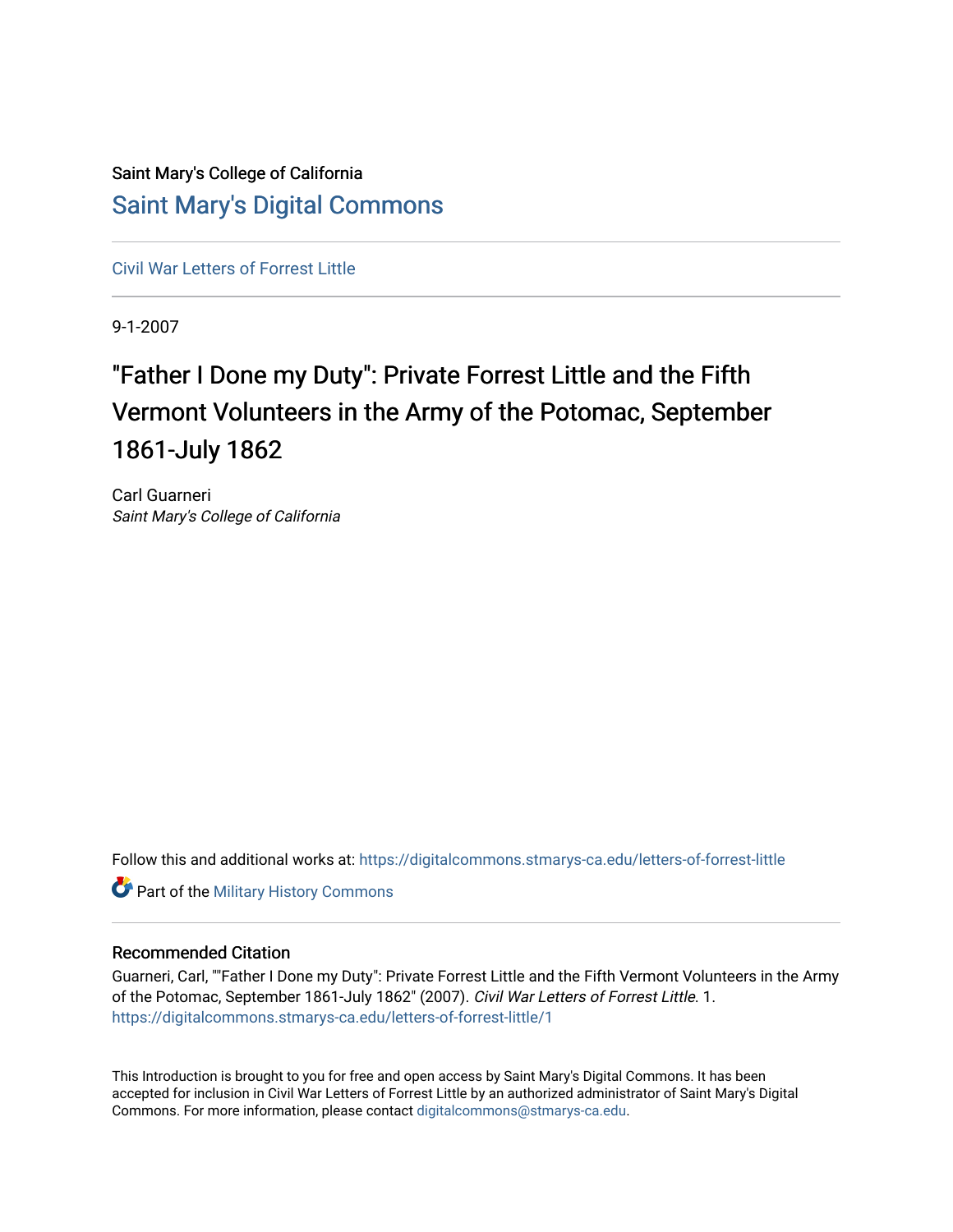## **"Father I Done My Duty": Private Forrest Little and the Fifth Vermont Volunteers in the Army of the Potomac, September 1861-July 1862**

### **Carl Guarneri, Department of History, Saint Mary's College of California**

© Carl Guarneri. Not to be reproduced without proper citation; not to be republished without the author's written permission.

#### **Joining Lincoln's Army**

Early in September 1861 Forrest Little, a young man of nineteen from Crown Point, New York, ferried across the narrow southern end of Lake Champlain and continued eastward twenty miles to Middlebury, Vermont, where he volunteered for the Union army.

Crown Point, Forrest's hometown, had been established by Vermonters on the west shore of Lake Champlain around 1800. In 1836 a bed of iron ore was discovered nearby that transformed the town into a busy industrialized community, with wellstocked stores lining the main street and an array of houses of various sizes strung along the roads leading out to the mines. Forrest's parents, Henry and Amanda Little, stood toward the lower end of the community's social hierarchy. Married in 1841 in Crown Point's First Congregational Church, they moved often and never owned their own home. During the first half of the Civil War they resided in town, relying on a network of relatives on outlying farms for cooler air and fresh vegetables. A carpenter by occupation, Henry was slowed by "consumption" and rheumatism after 1859 so that he was incapable of sustained work. With a sickly husband and three younger children to care for, Amanda would depend partly on Forrest's military pay for her support—so she claimed when filing for a government pension in 1864. Thus the family's precarious financial situation may have spurred Forrest to respond to Vermont Governor Erastus Fairbanks' call for additional troops on the day of the Battle of Bull Run.

Yet Forrest's letters also attest to his fervent pro-Union sentiments. During the Civil War the townspeople's patriotism was stirred by the presence of two Revolutionaryera forts nearby, Fort Crown Point and the more famous Fort Ticonderoga. If further inspiration were needed, the body of John Brown, the abolitionist hero, had recently passed by Crown Point on its way to burial less than sixty miles away at Brown's farm in North Elba. Crown Point gained renown for the number of recruits it sent to the Union Army and for the fine Morgan horses it supplied the troops. (Three of the most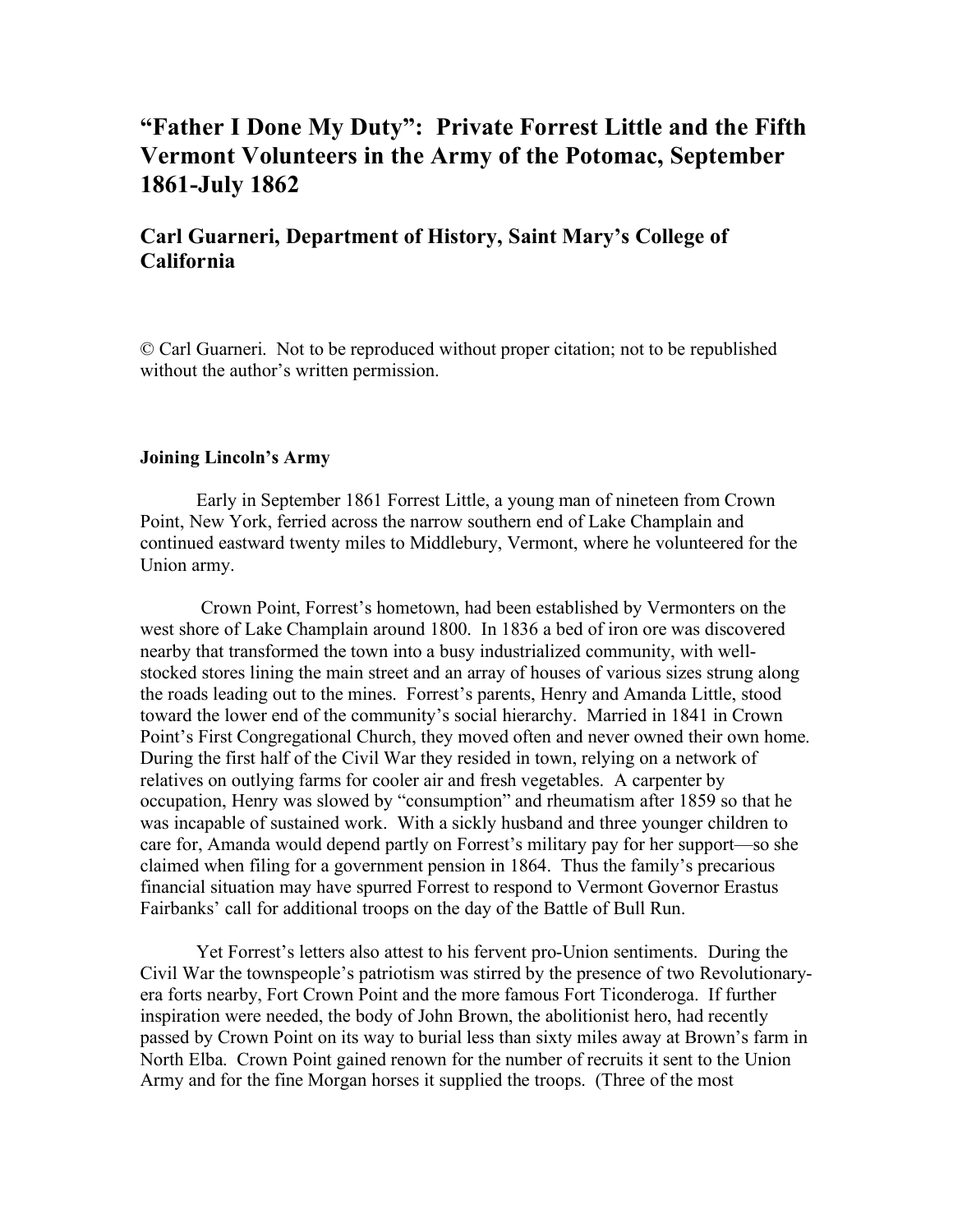celebrated of these horses survived the war and are buried with markers in the town cemetery.)

On September 6 Forrest Little enlisted at Middlebury for a three-year term in the Fifth Vermont Volunteer Infantry. Once their company reached its quota of a hundred men, Forrest and the other local volunteers took the train north to St. Albans, where they met up with companies that had been formed in Manchester, Rutland, Burlington, and other recruiting centers. On September 16 Forrest was inspected by an officer, took an oath of allegiance, and officially mustered in as a private in Company F, named for the town of Cornwall and composed mainly of young men from Addison County in west central Vermont. The next day Forrest and his fellow volunteers received their uniforms, shoes, and stockings, with the expense to be deducted from their pay. A few days later Forrest and most of the others were armed with guns brought home by the 90-day men of Vermont's First Regiment. One week after enrolling, their training hardly begun, Forrest and the men of Company F boarded the train for Washington. Their route took them to New Haven, Connecticut, then across Long Island Sound by ferry to Jersey City, where they resumed the train ride to Baltimore and then Washington, a journey of three days.

#### **Camp Griffin**

After a march through the capital, the men were provided with supper and housed at Soldier's Rest—part of a complex of buildings on the outskirts of the District of Columbia where soldiers camped, a Union hospital was established, and President Lincoln used a cottage as his retreat. On September 28 Forrest's company crossed the Chain Bridge over the Potomac into Virginia, then joined other Vermont units about four miles away at Camp Advance, which the Second and Third Vermont infantry had established while constructing a ring of earthen forts around Washington. In early October the four Vermont regiments (Second through Fifth) were transferred to the large Union encampment called Camp Griffin, where thousands of tents clustered around a hill west of the Chain Bridge less than two miles from the village of Lewinsville. There Forrest and the Vermont men settled in for a season of training and preparatory work among the newly cleared, rolling hills of northern Virginia.

The Fifth Vermont's long stay at Camp Griffin gave Forrest plenty of time to write, and most of his surviving letters to his parents date from this time. Simple and direct, the letters have formulaic openings but proceed in an informal conversational tone and virtually without punctuation. They provide many details of the routines of camp life. The Army of the Potomac's chief, General George McClellan, excelled at training troops, and his soldiers' main business was to prepare for a spring offensive. The men trained and drilled almost daily in the fall mud and winter snow, then suited up for weekly dress parades, usually on Sunday. Larger and more formal inspections were conducted once a month by General William Brooks, who took charge of the Vermont Brigade—the name given the Second through Sixth Regiments—in October. Brooks' brigade was one of eight in General W. F. "Baldy" Smith's division of the Army of the Potomac. On November 20 Forrest participated in a Grand Review of 75,000 troops attended by General McClellan, President Lincoln, and several cabinet members at Ball's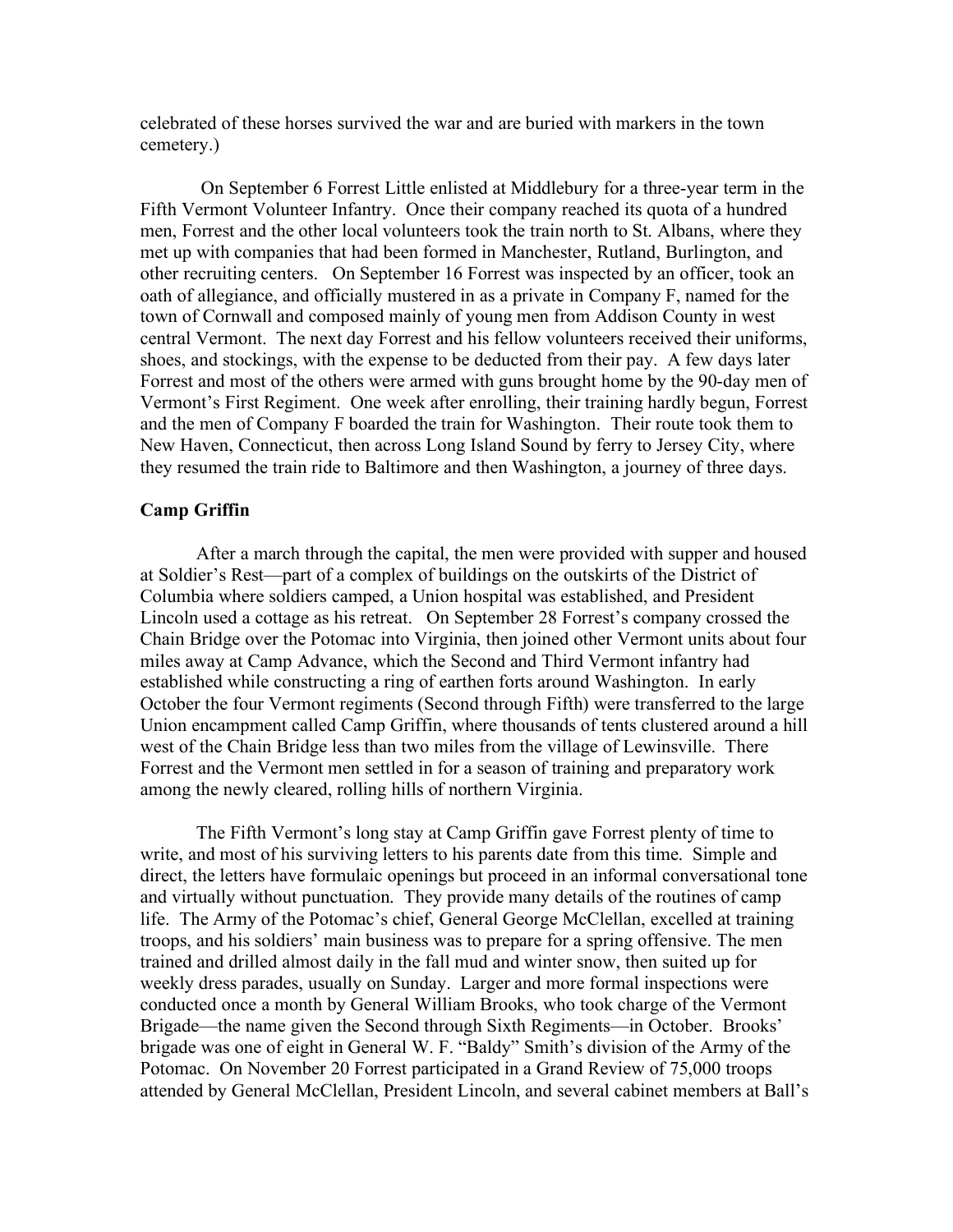Crossroads. Lincoln's secretary, John Nicolay, called it "the largest and most magnificent military review ever held on this continent."

Dress parades and grand reviews aside, camp life was dirty and dull. Like many infantrymen at Camp Griffin, Forrest rotated tasks, working in the cook tent, building fortifications, and serving on guard and picket details. Soldiers relieved their boredom by playing cards, gambling with dice, writing letters, and drinking whiskey--the last a practice that Forrest noted but promised his mother he would never indulge in. The men supplemented their rations by purchasing butter or tobacco at inflated prices from camp merchants, or "sutlers." More than once, Forrest called on a "pretty Virginian girl" who provided him with a home-cooked supper and a rare chance to socialize with the opposite sex. "I dident hardly know how to handle a knife and fork," an embarrassed Forrest confided to his parents.

Despite rumors of marching orders or an attack by Confederate troops camped nearby at Manassas and Centreville, the months went by with no battle and little real military action. Now and then Confederate and Union artillery harassed each other's camps by trading volleys from afar. Night alarms raised by Union pickets disrupted soldiers' sleep. Union officers periodically ordered early morning marches to assure their men's readiness. Kept on alert, the soldiers anticipated that Confederates would attack any day or—more to their liking--that Union troops would be summoned to begin the offensive toward Richmond. For the time being, they contented themselves with symbolic warfare and boasted naively of their prowess. Forrest reported firing his gun at a Confederate cavalryman who was scouting the Union position. Shortly after the Grand Review, Forrest's company went on a foraging expedition for hay, corn, and oats. "We would go right into the secesh hog pens and ran the hogs thrugh with our bayonets…. The old Secesh would stand by and grate his teeth but it wouldent do him no good…he had the bloody  $5<sup>th</sup>$  to deal with."

Disease proved far deadlier than Confederate threats at Camp Griffin. Cold, wet, and huddled together in tents, soldiers who had never been exposed to measles or mumps were now infected. More serious diseases such as typhoid fever, malaria, and dysentery raged through the Vermonters' camp. As many as a fifth of the Vermont Brigade's five thousand men were stricken at one time, and nearly 200 died of disease between October and the middle of March. As yet unaffected, Forrest reported that at one point 34 men of his company had been on the sick list.

By the middle of February the situation at Camp Griffin had improved. Better sanitary measures were taken in camp, and infected soldiers were removed to central hospitals. With balmy weather returning, the mud began to dry and the men's health returned. News of Union victories at Roanoke Island, North Carolina, and Fort Donelson in Tennessee boosted morale. The Vermont recruits, eager to join the Union advances, were itching for a fight. Forrest wondered whether the Rebels would be defeated before the Vermont men ever left camp.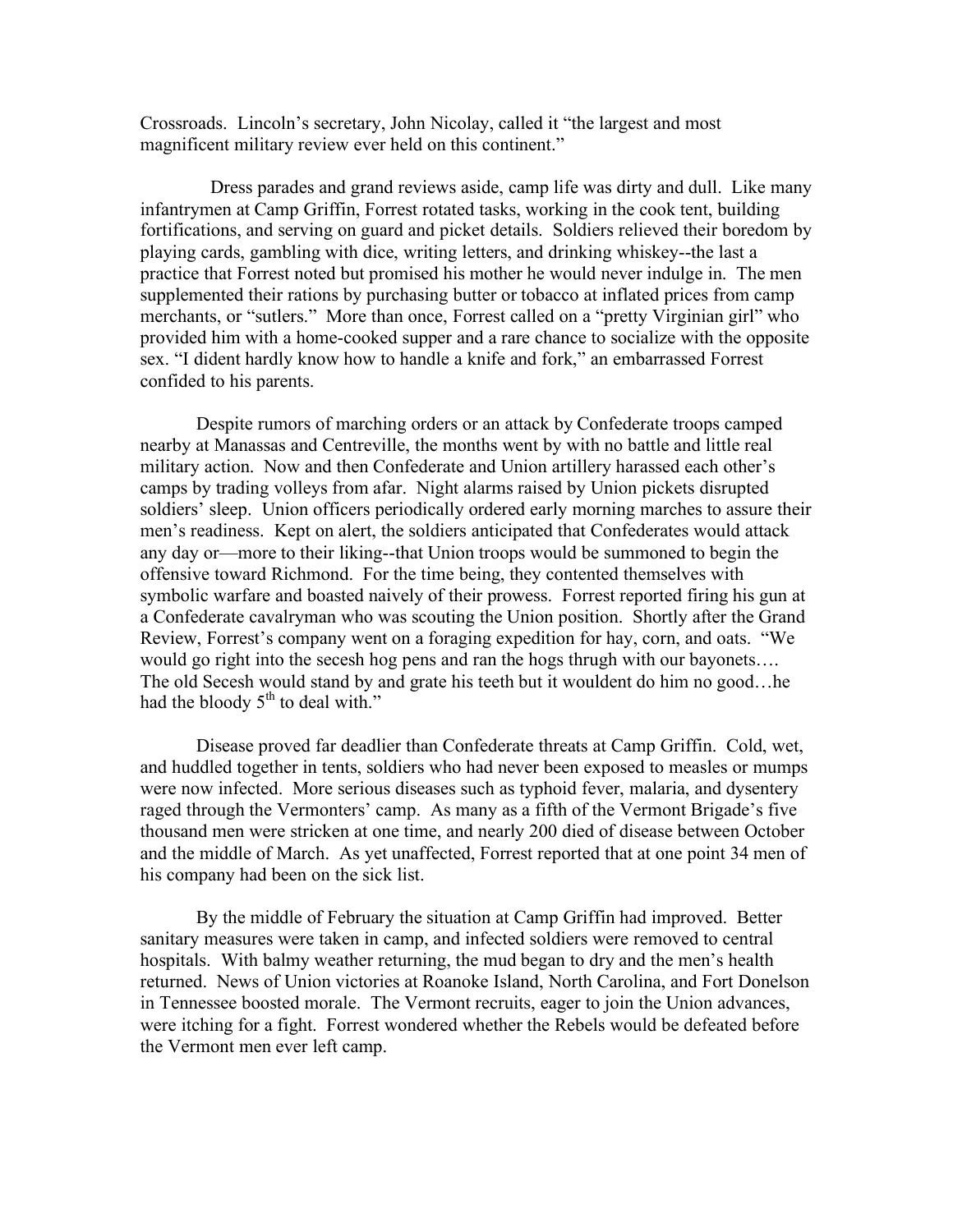Pressure from President Lincoln and other Union officials mounted upon General McClellan to move his mighty army against the Confederates. Finally, on March  $10<sup>th</sup>$  the Vermont Brigade left Camp Griffin and began marching southwest past Vienna toward the Confederate works at Manassas and Centreville. Now placed in McClellan's new Fourth Corps headed by General Erasmus Keyes, the Brigade was still commanded by General Brooks. Forrest and many Union soldiers expected that this "march for Manassas" would open an overland offensive, but Union advance pickets discovered that the rebels had fallen back and abandoned their fortifications near the Bull Run battlefield. The pause as Union officers pondered their next move gave Forrest an opportunity to survey the remains of the previous July's battlefield, where he gawked at still-unburied Union corpses and grabbed a souvenir insignia from a fallen Confederate.

#### **McClellan's Peninsula Campaign**

General McClellan had been developing an elaborate scheme in which 100,000 federal troops would be transported by water to the Yorktown Peninsula, and from there would fight their way to Richmond, seventy miles to the northwest. McClellan hoped that he could catch the Confederate army out of position, and he reasoned that the Peninsula route would be shorter than a direct southward march to Richmond. The York and James Rivers would provide protection on the advancing Union army's flanks and would allow gunboats to accompany them toward the Confederate capital. After ensuring that enough Union troops would be left behind to protect Washington, a reluctant President Lincoln approved the plan.

On March  $15<sup>th</sup>$  in camp outside Fairfax Court House, Colonel Henry Smalley read aloud to the Fifth Vermont's soldiers General McClellan's Address to the Army of the Potomac. "The moment for action has arrived," McClellan announced, "and I know that I can trust in you to save our country." Then the general struck a note that the soldiers found reassuring but that confirmed Lincoln's fears: "It shall be my care, as it has ever been, to gain success with the least possible loss." Still unaware of their ultimate destination, the Vermont men marched twenty miles in the rain that day to Alexandria. Since Union transports were not ready, the brigade set up camp—as Forrest's letter of March 20 confirms--near Cloud's Mills within four miles of the Potomac port. Five days later, at daylight on the  $24<sup>th</sup>$ , amid great fanfare the Fifth Brigade boarded the steamer *South America* at Alexandria's docks and headed down the Potomac. Arriving at Fortress Monroe late on the night of the  $25<sup>th</sup>$ , they marched north and made camp near Newport News, about twelve miles from Yorktown. The Peninsula Campaign had begun.

For the next ten days McClellan assembled his vast Army of the Potomac at the foot of the Yorktown peninsula, carefully overseeing preparations for the offensive. Finally, on April  $4<sup>th</sup>$  McClellan's entire army of 70,000 men—soon to be 100,000 with reinforcements--began its advance toward Yorktown. The troops were divided into two huge columns, one marching on the right directly to Yorktown, the other advancing on the left, hugging the James River and pointed toward Williamsburg, ten miles beyond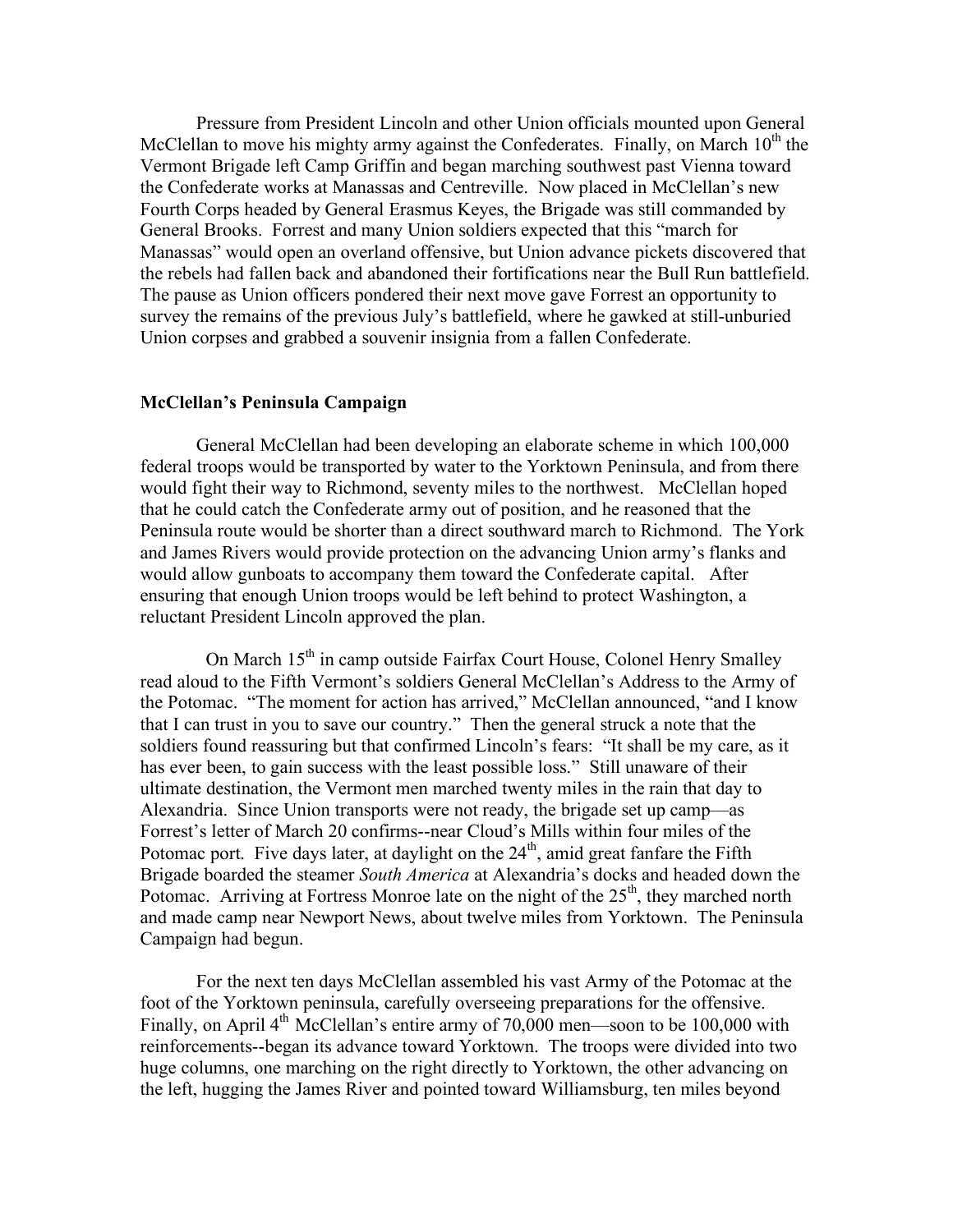Yorktown up the Peninsula. General Smith's division headed this column. McClellan hoped that Smith's men could bypass Yorktown and compel Confederates to abandon it. But he had not counted on the strong rebel defenses that blocked their passage.

By April 15th the Fifth Vermont faced a line of Confederate defenders, including artillerymen, crouched behind formidable breastworks across the Warwick River, which nearly bisected the lower peninsula. At a small dam near Lee's Mill, Union generals thought they found a weak spot in the Confederate line, and on April  $16<sup>th</sup>$  a few companies of the Third and Sixth Vermont regiments made an unsuccessful charge across the river. Most soldiers of the Fifth regiment, including Company F, were stationed in the rear of the Union batteries in the woods; they served as backup but were held back from the assault when it proved futile. The attack at Lee's Mill was Forrest Little's first taste of battle. He fired some rounds to cover the assault and saw a cannon shell tear out a Union artilleryman's innards. His comment that it "wasent much fun to hear them old shell whissing over our heads" suggested that even in this limited action, the cockiness Forrest displayed at Camp Griffin began melting before the reality of war.

Confronted with an unexpectedly strong defense, McClellan reverted to his old overcautious ways. Confederate General John Magruder had at most 17,000 soldiers at Yorktown, stretched along a thin and vulnerable nine-mile line. Yet McClellan estimated the rebel force at over 100,000. Believing that Yorktown would be the decisive battle with the Confederate army of Virginia, he began preparations for a siege. It was a disastrous decision that gave Confederate General Joseph Johnston time to shift the bulk of his army from Northern Virginia to the Peninsula and to strengthen Richmond's defenses. The Union's Peninsula campaign had hardly opened when it lost the element of surprise.

Like his officers, Forrest Little swallowed whole the story that "the Rebels are 200000 strong and …all the infantry that the north has got couldent drive them out of their place till we starved them out." The men of the Fifth Vermont were put to work building roads and fortifications. Writing home on May 2, Forrest reported that the men had been digging entrenchments and mounting heavy guns for the siege. "General McClellan is working it so that we shant have to loose many lifes in the battle of Yorktown he is doing the thing slow but sure." Two nights later the Confederate army, aware that McClellan was finally ready to pound their defenses, slipped away from Yorktown and retreated toward Williamsburg. The Union siege had gained almost nothing and squandered a month's time.

Several divisions of Union troops pursued the retreating Confederates. Smith's Vermonters crossed the dam at Lee's Mill with two days' rations in their haversacks. At Williamsburg on May 5, the Union men faced the rebels' rear guard in their defensive redoubts. On the left, Hooker's division attacked Fort Magruder, the strongest of the Confederate works, while Hancock's men moved around to the right in an attempt to flank the rebels' position. During the hard fighting that ensued, most of Smith's division, which might have tipped the balance, was held in reserve at the Union center by the disorganized Union command. The men of the Fifth Vermont watched the fighting from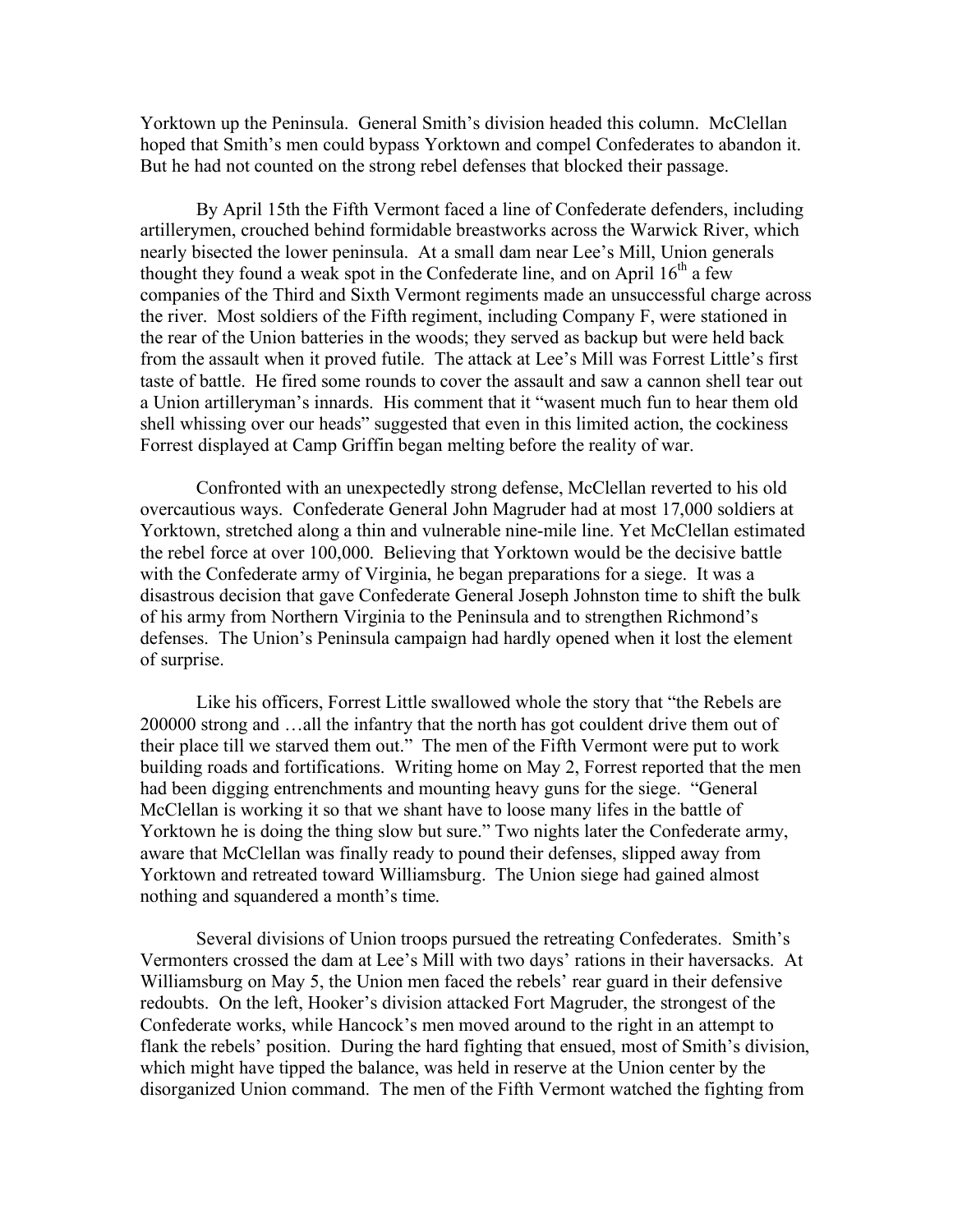the edge of the woods and faced only a few stray bullets. The next morning the Confederates were gone, and the Fifth Vermont marched past the site of Hancock's fight to camp behind the rebel works. Williamsburg was the second battle that Forrest told his parents he had lived through. McClellan claimed victory, but the Union army had suffered more casualties than their enemy and the Confederates continued their retreat unmolested.

#### **Richmond and Retreat**

It was not until May 9 that McClellan's huge army resumed its ponderous march up the Peninsula. At first covering a dozen or more miles a day, the Vermont brigade became bogged down in heavy rains and dense wagon traffic and slowed to between five and eight. The entire army stopped at White House Landing on the Pamunkey River, where McClellan established his supply base for the final advance. Almost overnight the landing was expanded with floating docks and crowded with boats, wagons, and boxes. There, too, McClellan organized a Sixth Corps of the Army of the Potomac and attached to it Smith's division, including the Vermont Brigade. Camped on the river, Forrest Little and the Vermonters went for a swim, and Forrest described in his letter of May 22 how he and another soldier saved a Union man from drowning.

The Union advance resumed on the  $19<sup>th</sup>$ . Three days later the Fifth Vermont was holding the Union right, encamped on a low pine ridge near the banks of the Chickahominy River less than ten miles from Richmond. On the  $24<sup>th</sup>$  they moved forward about a mile on the north side of the river and faced the Confederate earthworks across it. Everyone expected a climactic battle for Richmond, "the hardest battle that was ever fought," Forrest predicted, assuring his father that he would be home soon if he survived it. At this time Forrest's letter writing, which had slowed down as the Peninsula campaign got under way, virtually stopped—he apparently posted no letters for over forty days as the Union army fought its way toward and then away from Richmond.

Once more, as at Lee's Mill, McClellan was confounded by the peninsula's small rivers. The Chickahominy pointed the Union soldiers west toward Richmond, but then it veered north before reaching the capital. McClellan positioned the Union right, including the Vermont men, on the north bank of the Chickahominy in order to protect his supply base at White House on the York River and to link with General McDowell's troops, expected to arrive from the north. The Union left, however, camped on the south bank, so that the river divided the two wings of McClellan's huge army. To make matters worse, the river had been swollen by May's heavy rains and threatened to wash out the four bridges McClellan relied on to unite his army. On May 30 the men of the Fifth Vermont got caught in a huge thunderstorm as they returned to camp from an engineering expedition to strengthen Union defenses at Mechanicsville.

The next day, Confederate General Johnston, seeking to take advantage of this storm, sent two-thirds of his troops against one of the two Union corps south of the river. Luckily for McClellan, the Confederate attack at the battle of Fair Oaks (also called Seven Pines) was confused and disorganized, giving Union generals time to bring up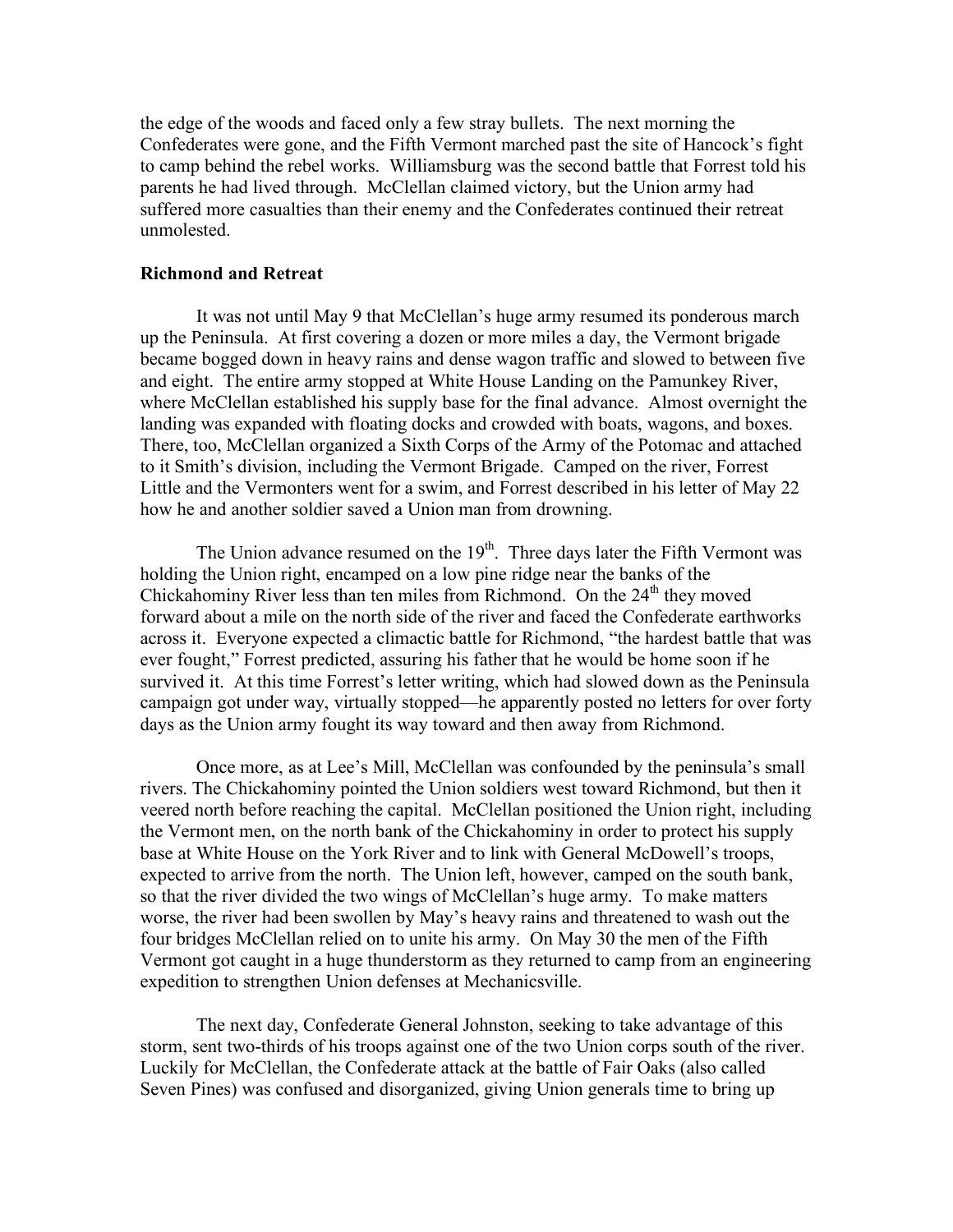reinforcements that stopped the rebels' advance. The Fifth Vermont was in camp when the big battle began at Fair Oaks four miles away across the river. At dawn on the battle's second day the Vermonters were ordered to cross the river at New Bridge and join the day's fight, but as they waited for a pontoon crossing to replace the burned bridge, word arrived that the battle was nearly over and they were turned around. By afternoon the Confederates had been driven back to their starting point. The battle of Fair Oaks was a stalemate--each side used just over 40,000 men and each suffered between 5,000 and 6,000 casualties—but Union troops could have much to cheer. General Johnston had been wounded during the first day's fighting and his men had retreated toward Richmond's defenses.

Still, McClellan seemed stunned by the sight of dead Union soldiers on the battlefield, and instead of pursuing the Confederates to Richmond he stood almost still for two weeks, promising President Lincoln an advance but blaming bad weather and lack of reinforcements for not undertaking it. To consolidate his gains after the battle, McClellan moved most of his army south of the Chickahominy, leaving 30,000 men on the north bank. As part of this shift, on June  $5<sup>th</sup>$  the Vermonters crossed to the south bank of the Chickahominy and camped in a spot near the river at Golding's farm. There they remained for nineteen days as McClellan planned and procrastinated. Their duty was severe. The opposing armies were so close that rebel sharpshooters occasionally hit Union soldiers who ventured into the camp's open spaces. The Vermonters spent many nights digging to construct breastworks, then were called to arms at three o'clock every morning in anticipation of a Confederate attack. Lack of rest, drenching rains, and malaria from the swelling swamps took their toll, filling field hospitals with victims of "Chickahominy fever."

By the time McClellan's army began to creep toward Richmond on the  $25<sup>th</sup>$ , Confederate General Robert E. Lee, who replaced Johnston when the latter was wounded, had seized the initiative. Learning from his cavalry chief General J.E.B. Stuart, who had circled McClellan's army unharmed in three days, that General Porter's division on the Union's right wing was dangerously exposed, Lee planned to bring Stonewall Jackson's army from northern Virginia to attack it from the flank while his own troops assaulted its front. On June  $26<sup>th</sup>$  the Confederates launched their attack, which at great cost eventually forced Porter's corps to withdraw southward across the river.

Already McClellan was a beaten man. Unnerved by Lee's attack on Porter, news of Jackson's arrival, and the Union left's failure against Lee's remnants in front of Richmond, McClellan feared that the Confederates, who he mistakenly believed had "greatly superior numbers," would overrun his troops. Blaming Union leaders in Washington for a lack of support, he went on the defensive. McClellan decided to retreat southward to a base on the James River where Union gunboats could protect his army.

The fighting on June  $25<sup>th</sup>$  began seven straight days of battle, the last five of which were Confederate attacks on the Union's retreating troops. Always on alert while they moved, the men of the Fifth Vermont slept on their guns each night. At first they played minor supporting roles in what McClellan euphemistically called his "change of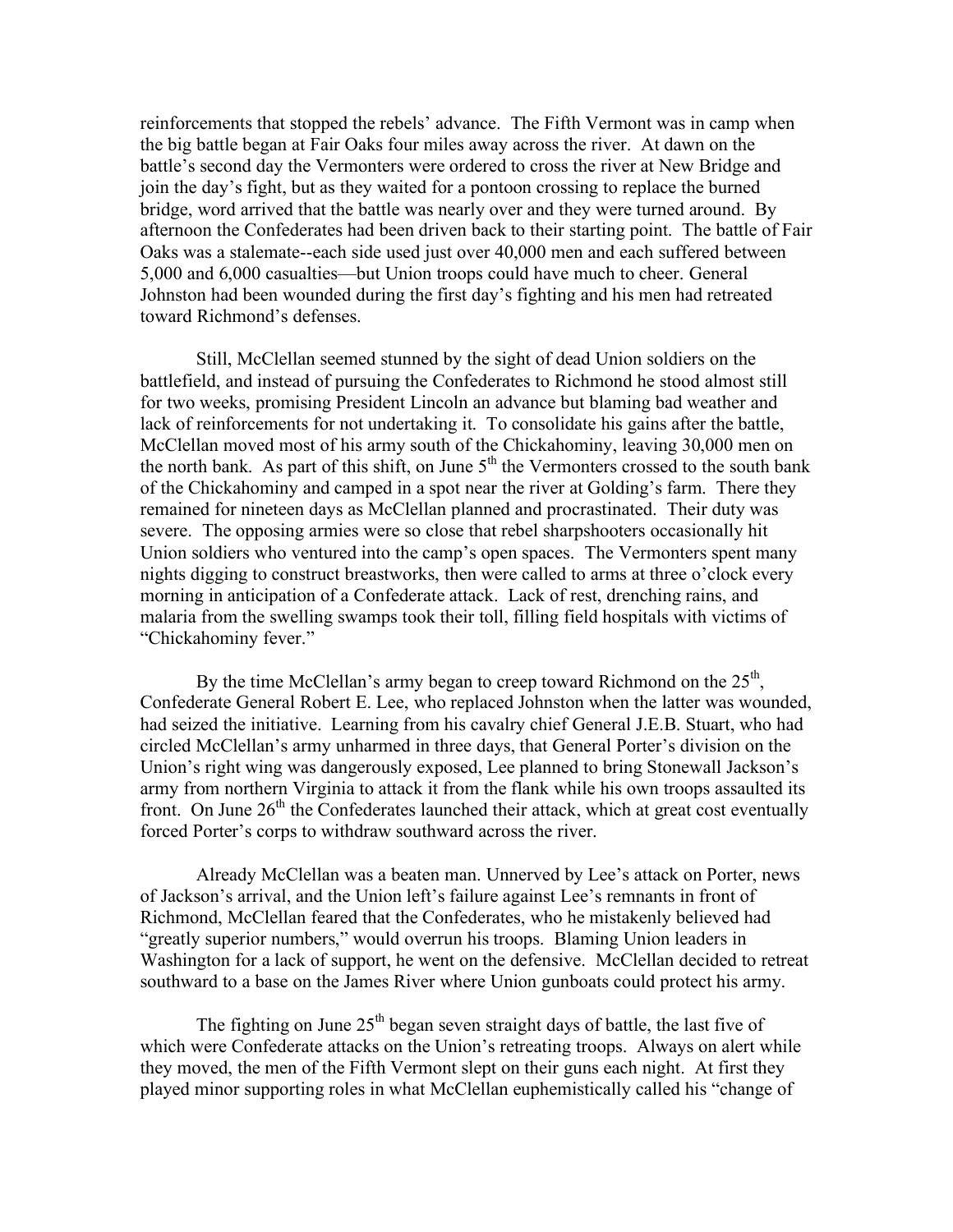base." At Golding's Farm on the  $27<sup>th</sup>$ , two companies of the Fifth were engaged in support of Hancock's men, who were withstanding a foray by Gen. Magruder's rebel troops. Forrest Little's Company F was not among them. After Golding's Farm, however, the Fifth Vermont served as rear guard protecting the Union retreat. In that role they came under direct fire from the pursuing Confederates.

#### **The Battle of Savage Station**

Covering the rear of the federal artillery and wagon trains, the Fifth Vermont marched south to Savage Station, a strategic railroad depot and supply point for the Union army. There chaos reigned on June  $29<sup>th</sup>$  as retreating bluecoats scrambled to leave behind nothing useful to the enemy. They set fire to huge stores of provisions, blew up an ammunition train at the depot, and rolled a locomotive downhill to the river where it crashed through a burning bridge and fell into the water.

After guarding the Savage Station depot for two hours, General Smith's brigade started toward White Oak Swamp, but they were called back to fill gaps in the Union line in the late afternoon once the rebel army had arrived, taken position, and begun firing. Extending the Union left in a dark stand of woods, General Brooks's Vermonters attempted to hold the flank south of the Williamsburg road against Generals Kershaw, Semmes and Barksdale's Confederate brigades. On this wing the Union men were outnumbered and, at first lacking effective artillery support, outgunned. When men of the Fifth Vermont pushed through the woods and came into a clearing, they were caught in a devastating crossfire. Virginia batteries straight in front of them tore the Vermont men to pieces with grape and cannister (small iron balls in a container) while rebel soldiers fired their muskets from woods on the left and right. In less than an hour nearly half of the Fifth's fighters were killed or wounded. Despite the murderous conditions, the remaining Vermonters found a small rise to crouch behind and held their ground until the rebels' batteries were silenced and their troops backed off. By 9 p.m., when darkness ended the battle, the Confederates had pulled back their men and guns and the Union men held the field.

In the brief but bloody engagement at Savage Station the Fifth Vermont suffered the greatest loss in killed and wounded experienced by that state's regiments in any Civil War battle. Nearly half of their men (209 of 428) were casualties. Company E, Manchester's "Equinox Guards," which faced direct artillery fire, lost all but seven of the sixty men it had in line, including five brothers of the Cummings family.

The appropriately-named Savage Station was Forrest Little's brutal introduction to the front line of battle. "Our brigade has been in a very severe fight," he wrote to his parents. Company F did not take the brunt of the punishment, but nine men had been wounded and at least two killed. "There was a ball went thrugh my coat sleeve I thought that clost enough," Forrest wrote. The Confederate cannons made "fearful holes in our ranks," but the Vermonters responded courageously. "Father I done my duty right up to the handle and our Regt stood right up to the rack." Forrest had fired his gun repeatedly until nearly out of bullets: "out of 64 cattridges that I had when the fight Began I had 11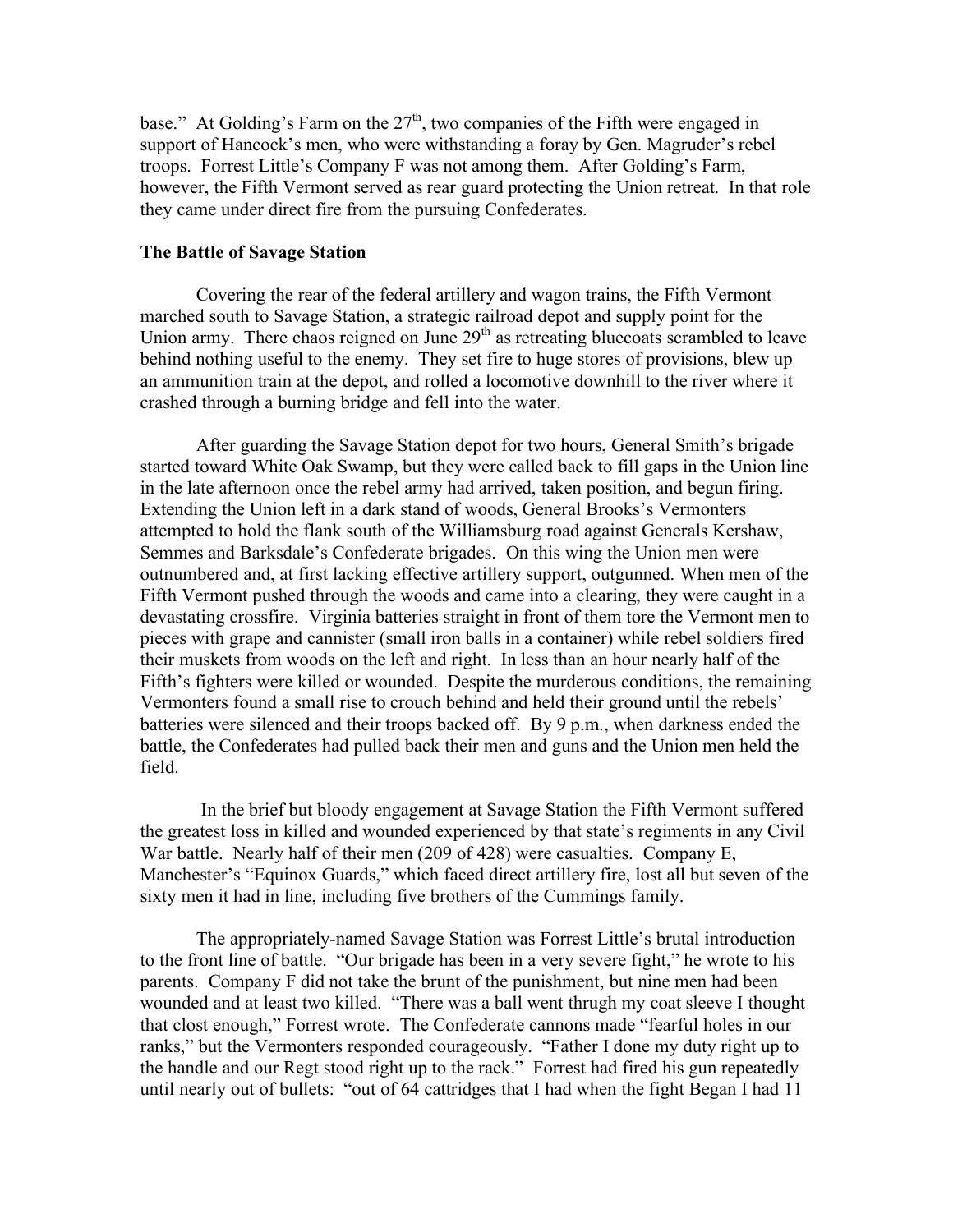rounds left when it ended." Boasting that the Vermonters had beaten the Rebels "like the old harry," Forrest was gleeful to see them "skedaddled of[f]." The Union men had successfully held off General Magruder's pursuing troops, gained time for McClellan's massive army and its thousands of wagons to cross White Oak Swamp, and held the ground until they could follow the rest of the army under cover of darkness.

This was no time for celebration, however. Union casualties were nearly double those of Confederates. Rebel reinforcements were on their way, and the Fifth Vermont was ordered to abandon Savage Station immediately. Seventy-five of the Fifth's wounded men had to be left on the field. Twenty-five hundred sick and wounded Union men at the Savage Station field hospital were abandoned to the enemy, along with a dozen doctors and others who remained behind to care for them. Meanwhile the Vermonters, forced to leave equipment and provisions behind, marched southward through the night without food or rest. Shortly after daylight on the  $30<sup>th</sup>$  they arrived at the White Oak Bridge and halted across it to provide protection as the last straggling wagons and troops crossed the swamp. The bridge was then blown up and the Vermont men, totally exhausted, parked themselves in a nearby field and slept. In a few hours they were awakened by two dozen cannons belonging to General "Stonewall" Jackson's army, which caught up with the bluecoats in time to harass them but too late to send men across the bridge. The return of fire by Smith's division preoccupied Jackson and prevented him from reinforcing the main body of General Lee's troops as they attacked another federal column at Glendale three miles away.

In the last of the Seven Days' Battles on July 1, Lee's army suffered a major defeat when they attempted to assault the federals at Malvern Hill. Still, McClellan had no thought of resuming the offensive and was intent on reaching the safety of Harrison's Landing. Worn out from the previous two days of fighting, the Fifth Vermont did not participate in the battle of Malvern Hill. The next day they followed the long caravan of wagons and exhausted soldiers headed toward Harrison's Landing. Colonel Wheelock Veazey of the Third Vermont described the scene: "Stragglers sick and dying, arms of every description, stores of all kinds, broken down horses and mules, mud so deep that no bottom could be reached. All these at every step; and then add the sickening feeling of defeat and retreat, and the momentary expectation of a rear attack….Such was our dreary march as a rear guard to Harrison's Landing."

#### **The Campaign Ends**

When they reached the plateau above Harrison's Landing on the afternoon of July 2<sup>nd</sup>, the Vermont men sank to the wet ground and went to sleep without food or fires. In the next few days they set up camp two miles north of the landing and went to work building earthworks and wooden barriers to protect their position. On July 4<sup>th</sup> McClellan reviewed his troops and produced a bombastic address in which he congratulated them for successfully changing their base of operations while harassed by "vastly superior forces." It was a thin fig leaf covering the embarrassment of defeat.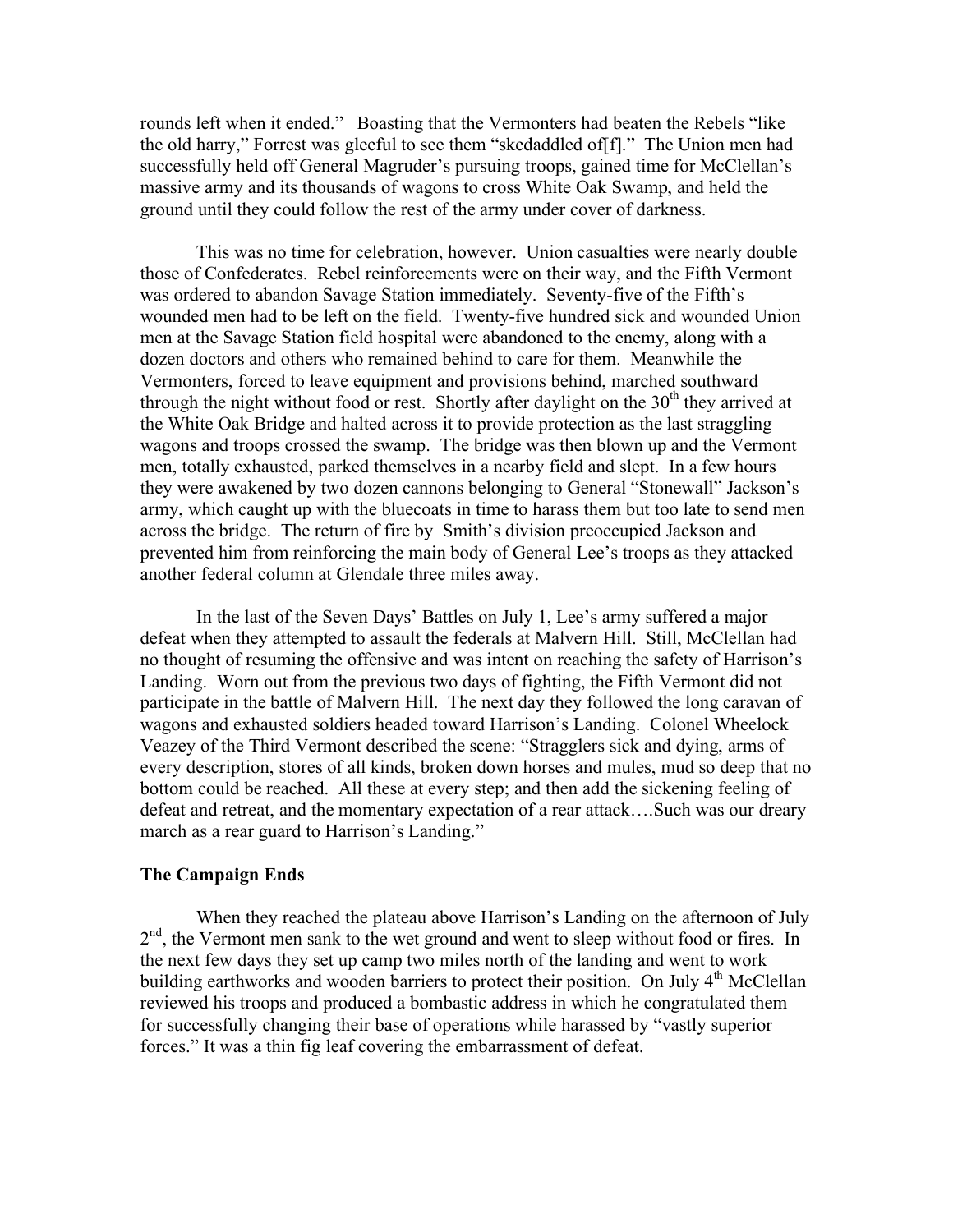On July 8th President Lincoln arrived at Harrison's Landing to ascertain the troops' condition for himself and to discuss strategy with General McClellan. When the president reviewed the Vermont Brigade late in the afternoon, Forrest was not among those standing in line. Out on picket guard near the James River, he sat down in the shade to respond to his parents' "long neglected" letters. Scribbling in pencil, he told them about the fight at Savage's Station and assured them that he was well.

Harrison's Landing, although safe from Confederate attack, was a miserable place. As the soldiers awaited orders for their next move, they crowded together in the July heat covered with mud, sweat and flies near the steamy James River bottomlands. Good drinking water was scarce and the camp's sanitation poor. The "James River fever" replaced "Chickahominy fever" as the soldier's umbrella term for malaria, dysentery, and typhoid fever. The Army of the Potomac reported nearly 43,000 men on the sick list in July, by far the highest total of the campaign. One private noted in his diary on July 19: "A good many of our boys are sick & every where around the hospitals we can see the dead laid out almost every morn."

Forrest Little was among those stricken. His letter of July 8 was the last his parents received at Crown Point. Early in the campaign Forrest reported to them that he had dysentery for two weeks, but despite the privations of marching and camping he claimed to have regained "tiptop health" by the time he reached Harrison's Landing. The unsanitary conditions there overcame him. Shortly after writing his parents Forrest contracted typhoid fever, probably from contaminated water in the camp. On July 23rd the young Vermont soldier died at the regimental hospital near Harrison's Landing.

After weeks of discussion and debate, the authorities at Washington concluded that General McClellan would never resume the offensive on the Peninsula. The Army of the Potomac was ordered to return to northern Virginia to unite with General Pope's forces and open a new campaign. On August  $16<sup>th</sup>$  the Vermont brigade began its march down the Peninsula to Fortress Monroe for transport back to Alexandria. Of nearly a thousand men of the Fifth Vermont regiment who had left Alexandria in March, less than 400 remained fit for duty. Approximately 120, including Forrest Little, had lost their lives through battle wounds or disease in the Peninsula campaign.

#### Sources:

Benedict, George G. *Vermont in the Civil War. A History of the Part Taken by the Vermont Soldiers and Sailors in the War for The Union, 1861-5*. Burlington: Free Press Association, 1886-1888, Vol. I.

Knight, Brian L. *No Braver Deeds: The Story of the Equinox Guards*. Manchester, Vt.: Friends of Hildene, Inc., 2004.